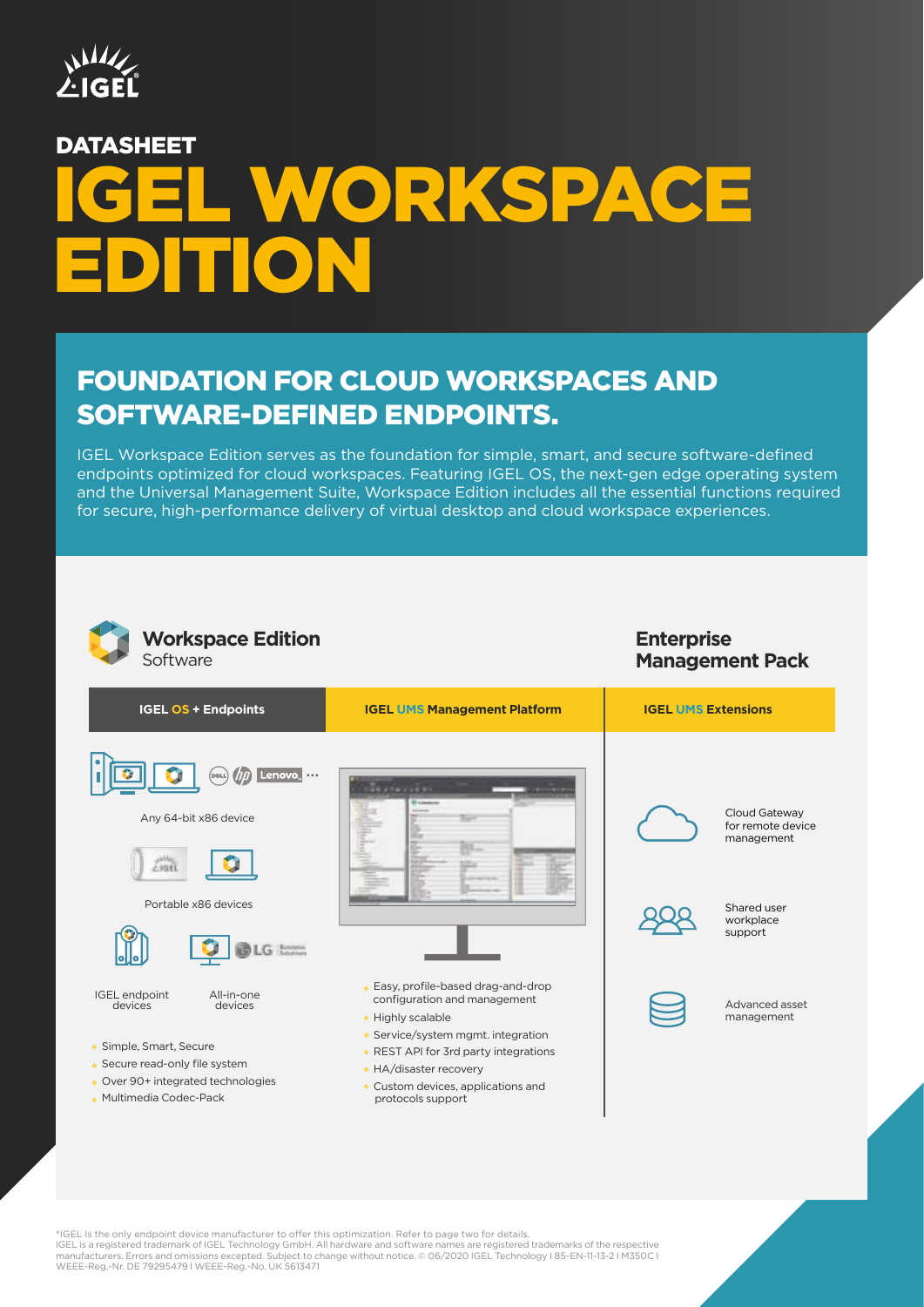# IGEL Workspace Edition Components

## IGEL OS 11

Simple, smart, and highly secure Linux-based software-defined endpoint operating system that runs on any compatible x86 device

Multimedia - Multimedia codec pack to help ensure rich audio, video, graphics

## IGEL UMS

Universal Management Suite for easy management and control of up to hundrets of thousands of IGEL OS endpoints

High availability - Redundant server configuration to help ensure non-stop UMS operation

Custom partitions - Custom apps and protocol support

REST API - Programmatic access to other software systems for easy integration into existing computing/reporting environments

Workspace Edition includes the following key software elements:

## IGEL OS 11

IGEL OS 11 is the latest version of IGEL's Linux-based endpoint operating system for simple, smart, and secure endpoint control and optimization. IGEL OS turns any compatible x86 device into a secure IGEL-managed endpoint and includes the following:

- Hardware-agnostic runs on any compatible x86-64 device
- Built-in security built on highly secure, read-only Linux, multi-factor authentication, smart cards, trusted execution
- Easily customizable firmware per corporate branding, look-and-feel
- Modular configuration use only the features you want and none that you don't need
- Commitment to lockstep firmware support for Citrix, VMware, Microsoft, Teradici 4x per year
- Support for a vast array of partner technology interfaces and protocols (90+ strong and counting)
- Optimal user experience start-up time, apps execution, display visuals
- Complete "chain of trust" from hardware SoC/UEFI to target VDI host or cloud: as each component starts it checks the cryptographic signature of the next, only starting it if it is signed by a trusted party (e.g. IGEL, UEFI Forum)

#### **Rich multimedia experience**

Workspace Edition includes a multimedia codec pack that ensures outstanding audio, video, interactive graphics, and unified communications. Constantly updated with the latest versions of the most popular codecs, users from engineers to designers to gamers can experience outstanding multimedia experiences.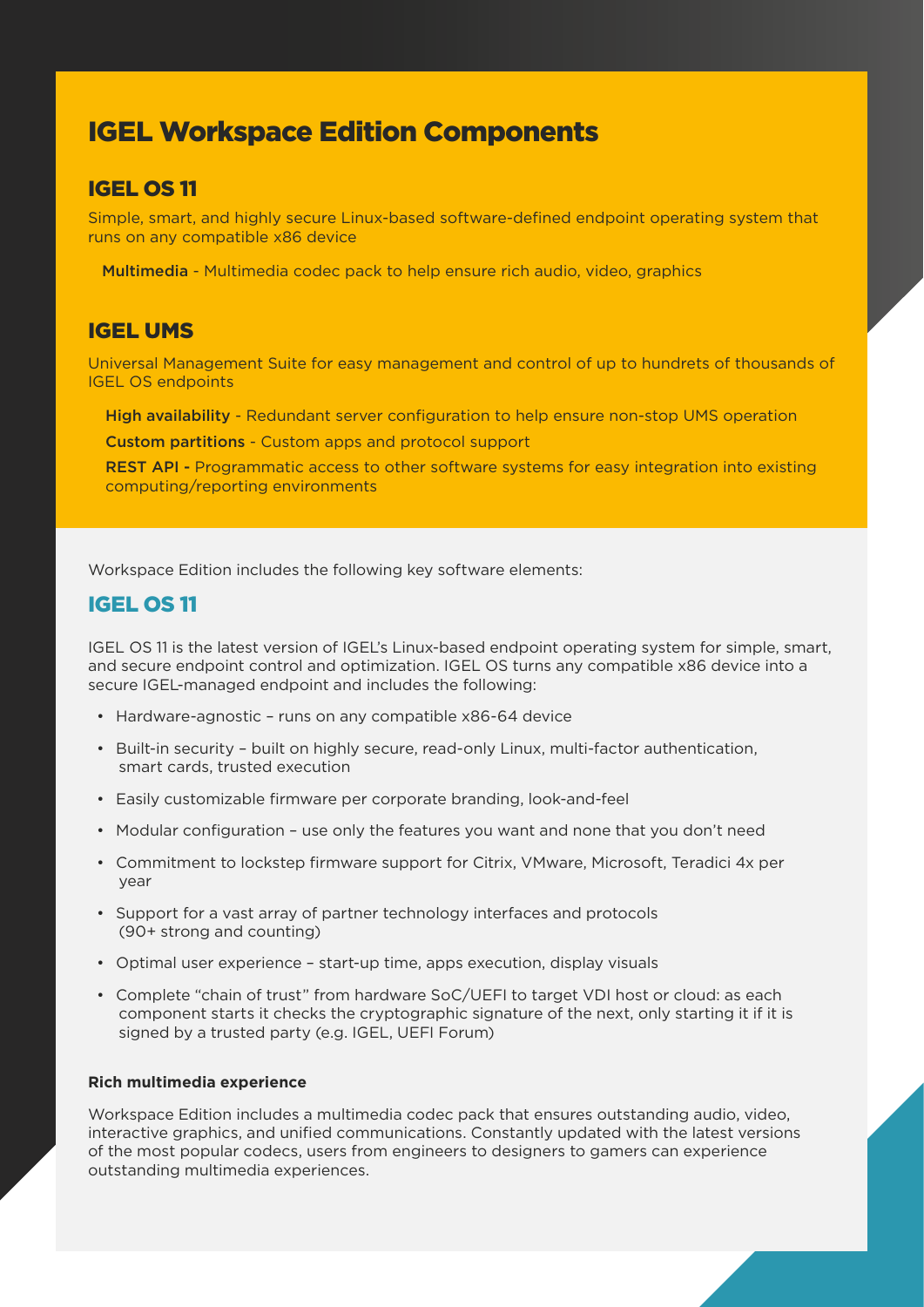## Universal Management Suite (UMS)

UMS and its graphical user interface make it easy for a non-expert to control and manage from just a few to over 100,000 IGEL software-defined endpoints with minimal training. In addition to making end user computing management massively scalable yet easy, UMS features simple cloud-based endpoint software licensing where licenses can be portable between any compatible x86 devices, and also includes:

#### **High availability**

A high availability option helps ensure continual operation of the Universal Management Suite even if the primary server should become unavailable for any reason. This can prove to be extremely beneficial in larger configurations of hundreds or especially thousands of IGEL software-defined endpoints.

#### **REST API**

A REST API allows for easy integration of IGEL UMS with existing management, reporting, and trouble ticketing systems. Often a requirement in many enterprises, the Workspace Edition REST API makes it easy for organizations to exchange information between their IGEL-powered end user computing environment and other software systems.

#### **Custom partitions for non-standard apps and protocols**

A "custom partitions" capability allows non-standard applications or protocols to be supported by IGEL OS, and then supported as standard in subsequent software releases. This feature offers great flexibility to organizations who may need to support a "legacy" app or interface, or a new connection to a system or workload that is simply not yet supported as standard by IGEL OS and UMS.

### Easy to deploy, operate, and manage

IGEL Workspace Edition can be installed on any compatible x86-64 device, which can enable organizations to save significant money by extending the useful life of their existing devices. Turn any in-house PC, laptop, or hand-held device, from virtually any vendor, into an ultra-secure and highly controlled software-defined endpoint, with all devices managed from a single UMS console. Costly and disruptive "hardware refreshes" can be moved out for years or eliminated altogether. Merger and acquisition activities can be executed with minimal disruption since any x86 compatible device can be easily turned into an IGEL-powered software-defined endpoint. Device configuration and imaging can be accomplished for 20 endpoints or more than 200,000 with ease by a single UMS operator. With Workspace Edition, IT teams can minimize the time and effort needed to manage and control their end user computing environment.

# IGEL Workspace Edition – the simple, smart and secure answer for end user computing

As the foundation for IGEL-managed software-defined endpoints, IGEL Workspace Edition includes all essential elements to power an ultra-secure, highly productive end user experience. Able to reside on any compatible x86-64 device including IGEL endpoints, Workspace Edition serves as Step 1 toward vastly easing the everyday life of the IT endpoint administrator.